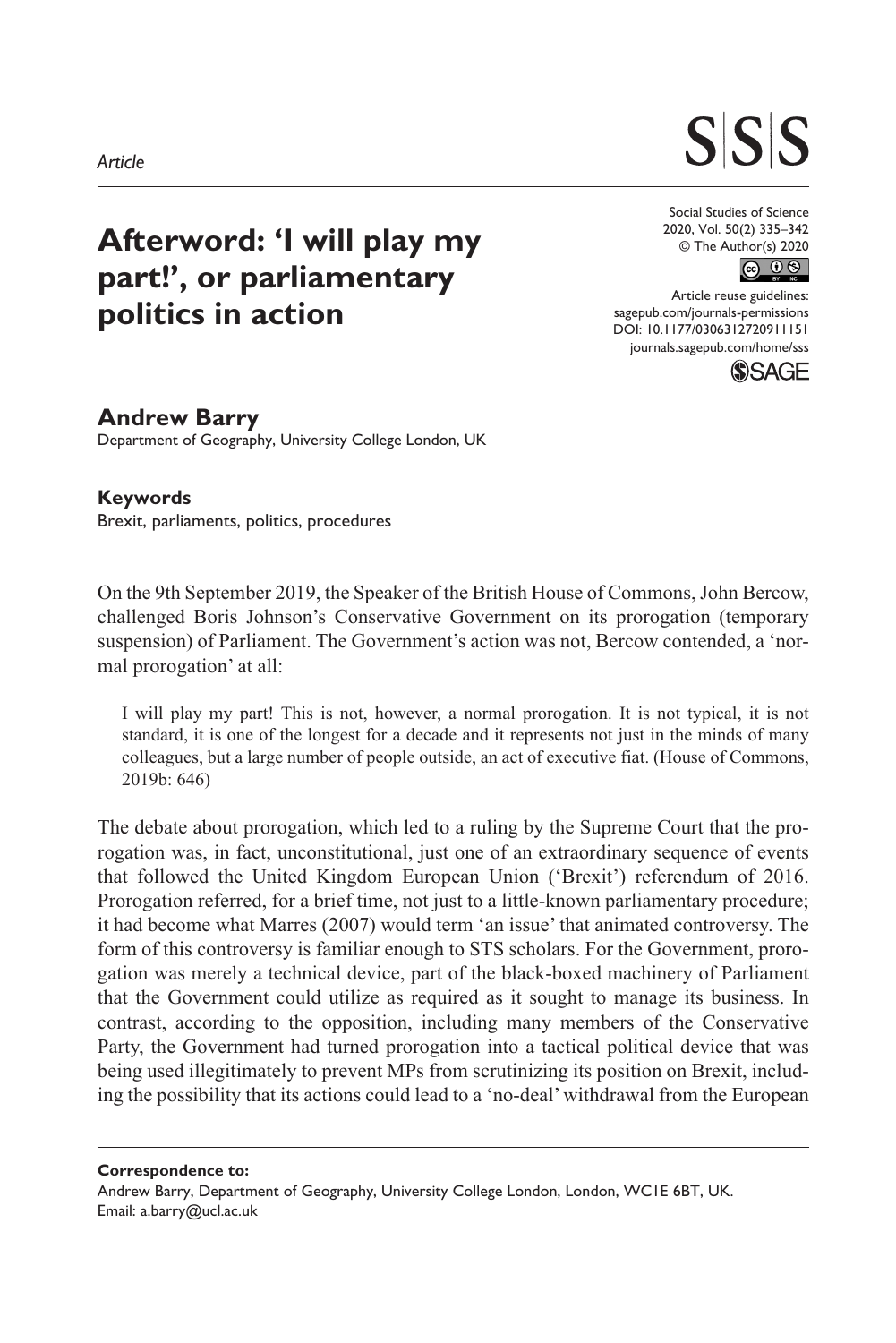Union on October 31st of that year. The controversial status of prorogation was further complicated by the question of what Johnson had earlier told the Queen when he requested that she formally grant prorogation – given that it is conventional that a Prime Minister's conversations with the monarch are confidential. Had the Prime Minister dragged the Queen, who was expected to be a merely titular sovereign and above politics, down into the murky world of parliamentary politics in action?

Yet the Speaker's statement on prorogation, along with many of his other interventions in the period 2016–19, directs us not just towards the temporal logic of the parliamentary debate about Brexit, but also to some of the wider concerns raised in this collection about parliaments as spaces of political action. Bercow's successive interventions in the Brexit debate do so in two ways. First, they draw attention to the relation between the technical device of parliamentary procedure and the sovereignty of Parliament. After all, the speaker had consistently sought to defend the sovereignty of the British Parliament – a sovereignty that, according to constitutional lawyers, remains one of the few core principles of the UK's unwritten constitution (Eeckhout, 2018). If the government was using prorogation as a way of circumventing the sovereignty of Parliament, then the act of prorogation surely was unconstitutional. At the time of the prorogation this question was complicated further because the government, which could normally express the sovereign will of Parliament as it commanded a majority, had no such majority and could no longer do so. As Waldron has observed, arithmetic is the 'physics of [parliamentary] politics', because 'bills do not reason themselves into legal authority; they are thrust into authority *with nothing more than numbers on their side'* (Waldron, 1999: 127, my emphasis). Numbers matter more than reason. In this context, the issue of Brexit turned out to be a controversy not just about UK membership of the European Union, but about whether sovereignty was embodied in the collective will of the people, in the Government (which claimed to be able to articulate this will), or in the arithmetic result of collective parliamentary work (Brichzin, 2020; Laube et al., 2020). Indeed, the Brexit referendum of 2016 had generated a constitutional crisis by forging an opposition between the sovereignty (or will) of the people, expressed through the result of the Brexit referendum, and the sovereignty of Parliament, embodied in the composition of the membership of the House of Commons, the majority of whom had not supported Brexit prior to the referendum. For individual parliamentarians, the Brexit referendum placed them in a potentially conflicted position. Should they 'listen to the people', whose voice had, according to supporters of Brexit, been given authentic expression in the Brexit referendum? Or should parliamentarians follow the principle of representation embodied in parliamentary democracy? The act of representation, as Brichzin (2020) explains, is a quite peculiar phenomenon in terms of action: 'Democratic representation operates by establishing connections between the represented and the representative; it refers to the form of acting, "on behalf of".'

Bercow did not pose the question explicitly in these terms. Instead, throughout 2016– 19, he referred not to unwritten constitutional principles, but to the history of Parliamentary procedure, arguably re-interpreted by him for exceptional times. For example, during the final stages of the Theresa May government in March 2019 he explained that 'what the government *cannot do* is resubmit to the House [of Commons] the same proposition [a particular version of the Brexit withdrawal bill]' that it had submitted earlier but had been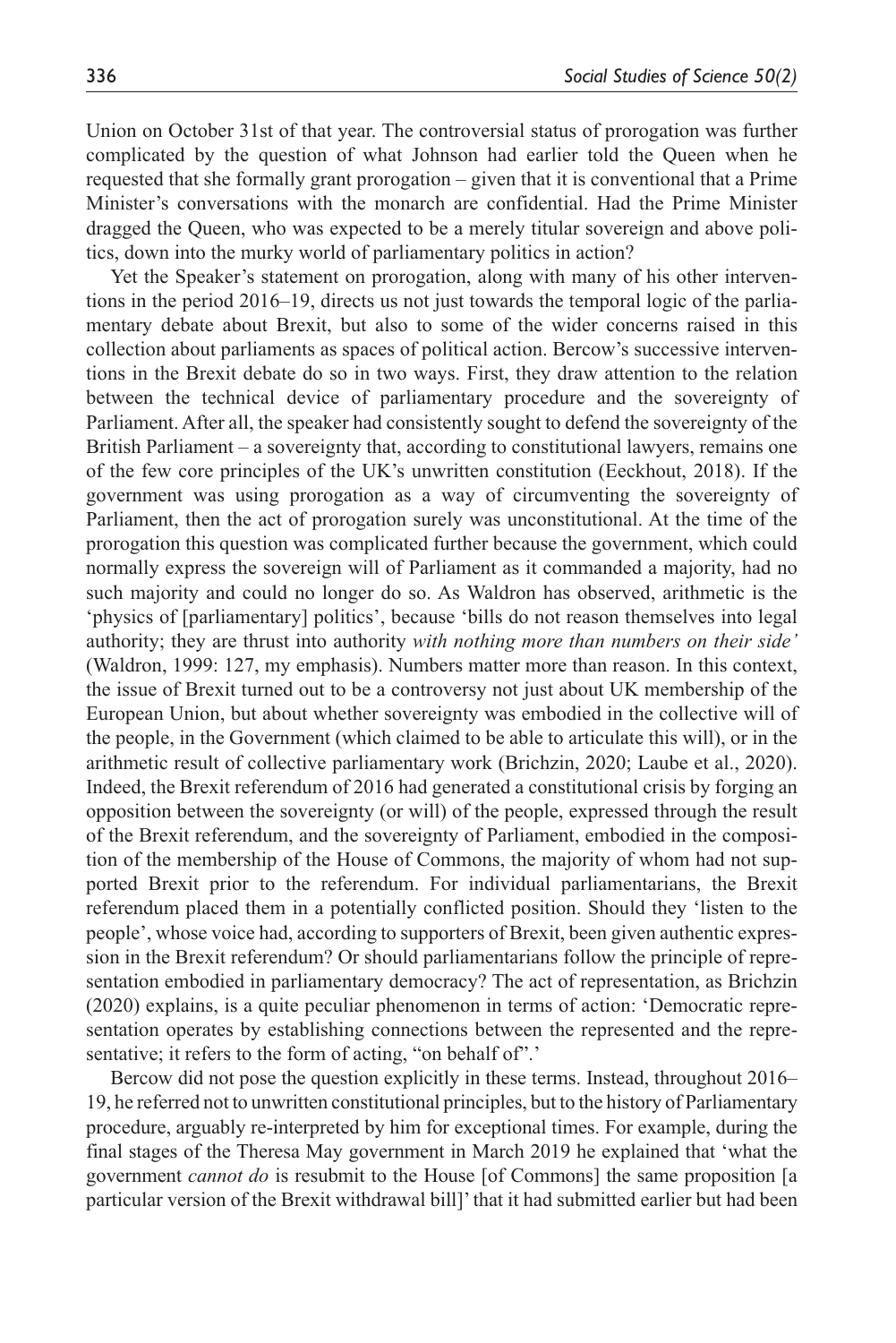defeated on in the subsequent vote (House of Commons, 2019a: 776, my emphasis). In drawing attention to the critical importance of Parliamentary procedure – that the same Bill could not be resubmitted for a second vote – and the rules governing the application of parliamentary arithmetic, his interventions also draw attention to a second theme of this collection, that parliaments are places of work that can only function because their procedures are recognized by all of those working as parliamentarians. As Waldron explains, there is a necessary arbitrariness to all parliamentary procedures, yet these procedures generally function, and parliaments can exist as places of more or less routinized practice, because all participants accept both the arbitrariness and the legitimacy of their procedures. For Waldron, 'persisting disagreement' is one of the necessary features of politics in action (Waldron, 1999: 153; also Barry, 2002). Yet disagreement can be overcome by parliament, according to Waldron, not through the achievement of consensus, nor by the application of rational calculation, but because, despite disagreement, there is agreement about the procedures through which decisions are performed – notwithstanding the complexity, as Law (2002: 150) reminds us, of what we might mean by 'a decision'. Implicit or explicit procedural rules govern the organization of parliamentary time and space, or what Dányi terms the 'temporal logic' of parliamentary politics.

In making his ruling against the resubmission of the same Brexit withdrawal bill by May's government, Bercow's intervention cited precedents – from 1864, 1870, 1882, 1891 and 1912. Given that the procedures of the House of Commons are necessarily arbitrary, and might therefore be illegitimately transformed by 'executive fiat', their arbitrariness needs to be stabilized by history (Palonen, 2016). Here an analogy between laboratories and parliaments is instructive. Just as the reliability and accuracy of laboratory procedures needs to be maintained by the ongoing invisible work of technicians, and laboratory instruments routinely need to be recalibrated, the ongoing order of parliament cannot be assumed. The legitimacy of procedure needs be to continually sustained and sometimes re-invented, even in, and perhaps especially in, a period of intense instability. Arguably, it is only in the context of an escalating crisis that the work required to maintain and manage the machinery (the 'black box') of parliament becomes particularly visible, as its operation itself becomes controversial. In Westminster, the role of the Speaker is to maintain the machinery in good order and, when necessary, to order the actions of others:

Sometimes you get these pop-up characters [MPs] who think they understand these matters on the basis of minimal familiarity with the said Standing Orders and presume to say that the rules have been broken. They are entitled to their opinions, but they suffer from the notable disadvantage of being completely wrong (House of Commons, 2019b: 520)

What then is the added value of a specifically STS approach to the study of parliamentary politics in action? There are two answers to this question. One is that STS provides a necessary corrective to dominant accounts of parliamentary politics that tend to have little to say about the machinery of parliamentary political action, including the work of those such as assistants and clerks, which is systematically rendered invisible (Laube et al., 2020). As the research of the contributors to this collection makes abundantly clear, the machinery of parliamentary politics is far from incidental to politics. Bercow's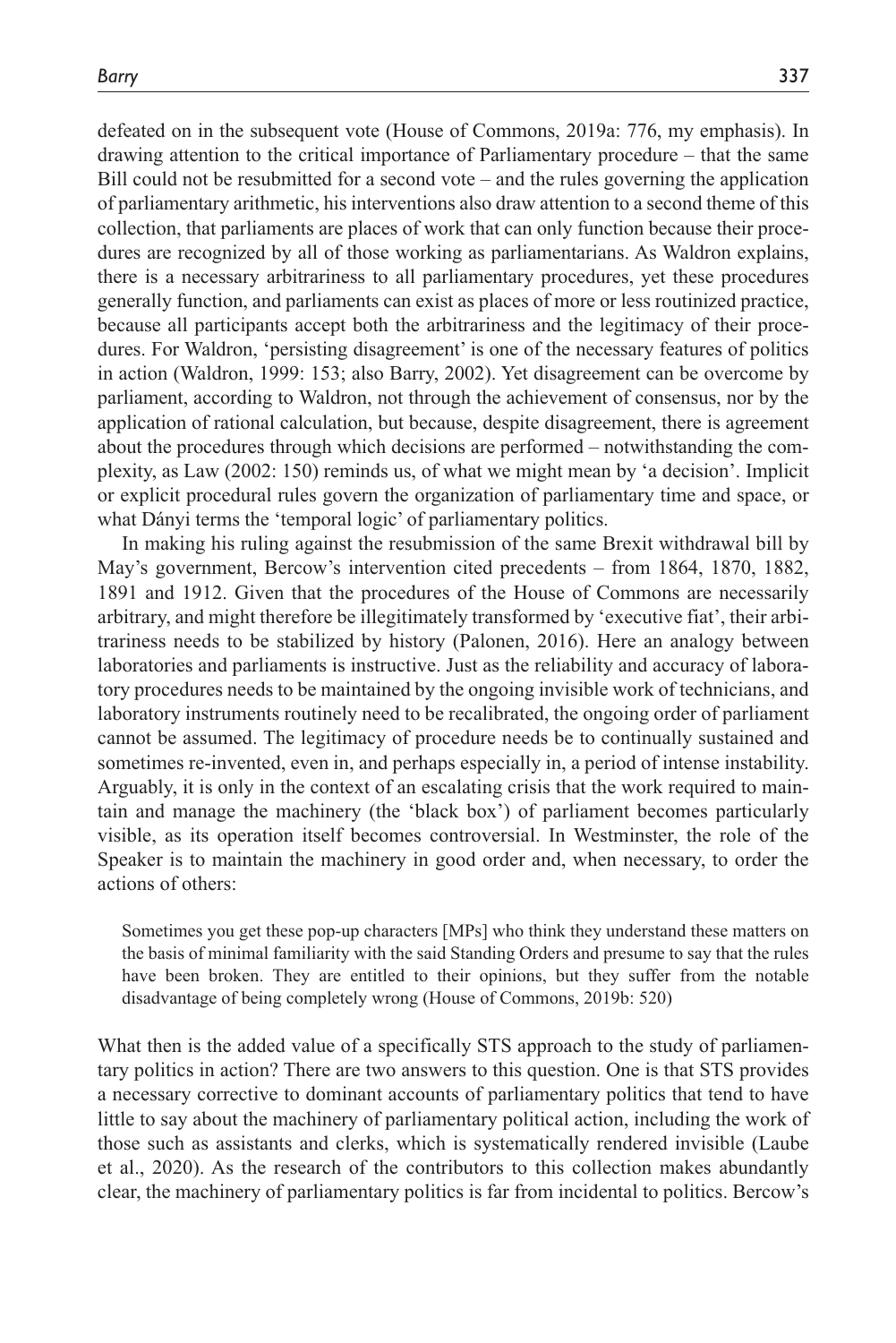statements direct us towards the critical importance of the timing and spacing of parliamentary politics in action, the temporal logic of politics and its ongoing management. His interventions became notable not just in relation to major questions such as the legitimacy of prorogation, but apparently minor details to do with the material culture of parliament such as the presence and use mobile phones. Commenting on the conduct of the Health Secretary, Jeremy Hunt, he observed:

to sit on the bench [ie on one of the back benches rather than on the front bench where Government ministers would usually sit] is one thing ... but to sit there fiddling with an electronic device defies the established convention of this House that such devices should be used – and I remind members – without impairing Parliamentary decorum (House of Commons, 2016: 189).

Thus, one of the contributions of STS to the study of parliamentary politics mirrors the contribution of STS to studies of markets and economic arrangements. 'An economic arrangement is one that renders behaviours and processes economic … [where] the meaning of what is to be "economic" is precisely the outcome of a process of "economization", a process that is historical, contingent and disputable' (Muniesa et al., 2007: 3). Likewise, STS studies of parliamentary politics insist on the importance of attending to the specificity of arrangements that serve to render parliament as a distinct space of representative democracy, within which decisions can be reached despite continuing disagreement. Rather than assume that the capacity of parliament to perform representative democracy is stable, STS-inspired studies of parliaments attend how it is assembled and reassembled in practice. The figure of Bercow is instructive precisely because his actions came to illuminate the fragility of this assembly.

There is a resonance here between the STS approach to the study of parliamentary politics and the work of political theorists such as Crick, who once launched what he termed a 'defence of politics'. Writing in the early 1960s, Crick was critical of those who understood politics primarily in terms of ideologies or interests – in other words, in his terms, as something like economic activity. Rather, Crick insisted, as Weber had previously, that parliamentary and party politics have their own specificity as historical practices: 'politics is politics, to be valued as itself, not because it is like or "really is" something more respectable or peculiar' (Crick, 2000: 16). Politics, as Asdal and Hobæk (2020) remind us, 'is a particular form of work'. An STS approach has value for the study of parliamentary politics, then, not because parliamentary politics is 'like science', but because many of the concerns of STS researchers serve to illuminate aspects of politics that are systematically ignored by political scientists. Rather than the rationalizing programme of analysis advanced by political scientists, STS accounts of parliamentary politics have been concerned as much with 'the detail of the concrete' (Oakeshott, 1962: 63).

If the contributors to this collection inevitably draw attention to the limitations of political science, then the second value of STS studies of parliament is that that they direct us to consider the limits of existing STS accounts of politics. One of the key contributions of STS has been to shift the focus of analysis away from the machinery of established politics (including parliaments and states), and to reorient attention not just towards the analysis of social and political movements, as is common in political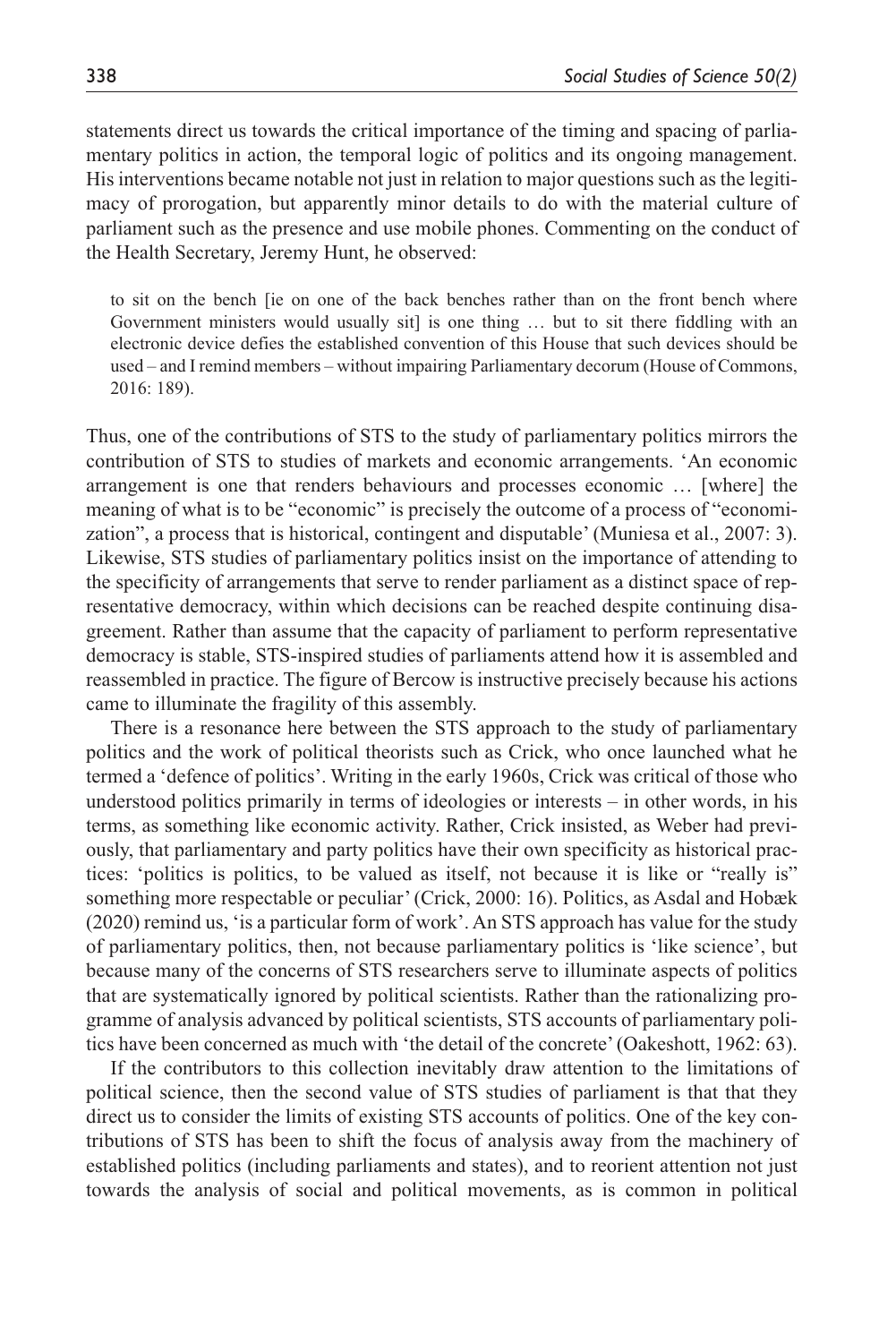sociology, but towards forms of political actors that are typically not regarded as political at all. For Latour, 'the machinery of what is officially political is only the tip of the iceberg compared with many other activities generated by many more "activists" than those who claim to do politics per se' (Latour, 2007: 813). And for Marres (2007) the key contribution of STS is to offer an 'object oriented' analysis of politics that considers how objects, as they become issues, animate political engagement.

How do STS studies of parliament complicate or problematize the account of politics proposed by Latour and Marres? How is it possible not just to analyse what is below the water, but to re-describe the 'tip of the iceberg'? One observation appears, at first sight, banal. In parliaments, issues never exist in isolation. Issues struggle to find time and space and compete for the attention of parliamentarians who, as Brichzin observes in this volume, are constantly in motion. Issues co-exist in parallel in parliaments, blocking, colliding and combining with each other (Brichzin, 2020). On the day on which Bercow denounced the Government's claim that the prorogation of Parliament was normal, a range of other matters were also addressed, however briefly, including the quality of apprenticeships (House of Commons, 2019b: 480), the Northern Ireland (Executive Formation etc.) Act, and the UK government's response to Hurricane Dorian in the Bahamas (House of Commons, 2019b: 24WS). In this light, a focus on specific issues is far too limited. In parliaments, issues powerfully interfere with each other, and become folded into other issues, as was the case in September 2019 when the question of whether or not withdrawal from the European Union would or would not lead to a hard border between Ireland and Northern Ireland became increasingly critical to the Brexit debate. On September 10th in particular, the debate about prorogation restricted discussion of the government of Northern Ireland to a minimum. According to one MP, 'prorogation was inappropriate precisely because of the volume of work on Northern Ireland that needs to be done in this House – then we would have made more time and space for debates on Northern Ireland across all the issues that the House will not be able to debate tonight' (House of Commons, 2019b: 519). Working in a laboratory, a scientist would never attempt to carry out more than a few distinct experiments at any one time, and never claim to be an expert in both pharmaceutical chemistry and climate modeling when speaking in public. But in parliaments radically distinct issues need to be processed in parallel, and sometimes rapidly, with unexpected consequences. 'The decisive historical experience of the Westminster parliament is the proliferation of items on the agenda that began after the 1832 reform act' (Palonen, 2016: 195). In these circumstances the management of parliamentary time matters greatly, so that in Westminster the role of Speaker is critical (Palonen, 2016: 175). It is no surprise that Jeremy Bentham was concerned, amongst many other questions, not just with the architectural space of parliamentary assemblies, but also with the timing of debate and votes, when adjournments were permissible and desirable, and the proper role of the President of the Assembly – who, as Bentham noted, was referred to as the Speaker in the British Parliament (Bentham, 1791: 2).

A second observation is suggested by the work of Asdal, who has criticized actornetwork theory for its surprising indifference to the significance of history. As Asdal rightly argues, history should not be understood as a given context that can be used to account for events. 'Rather than putting actor-network theory in opposition to history,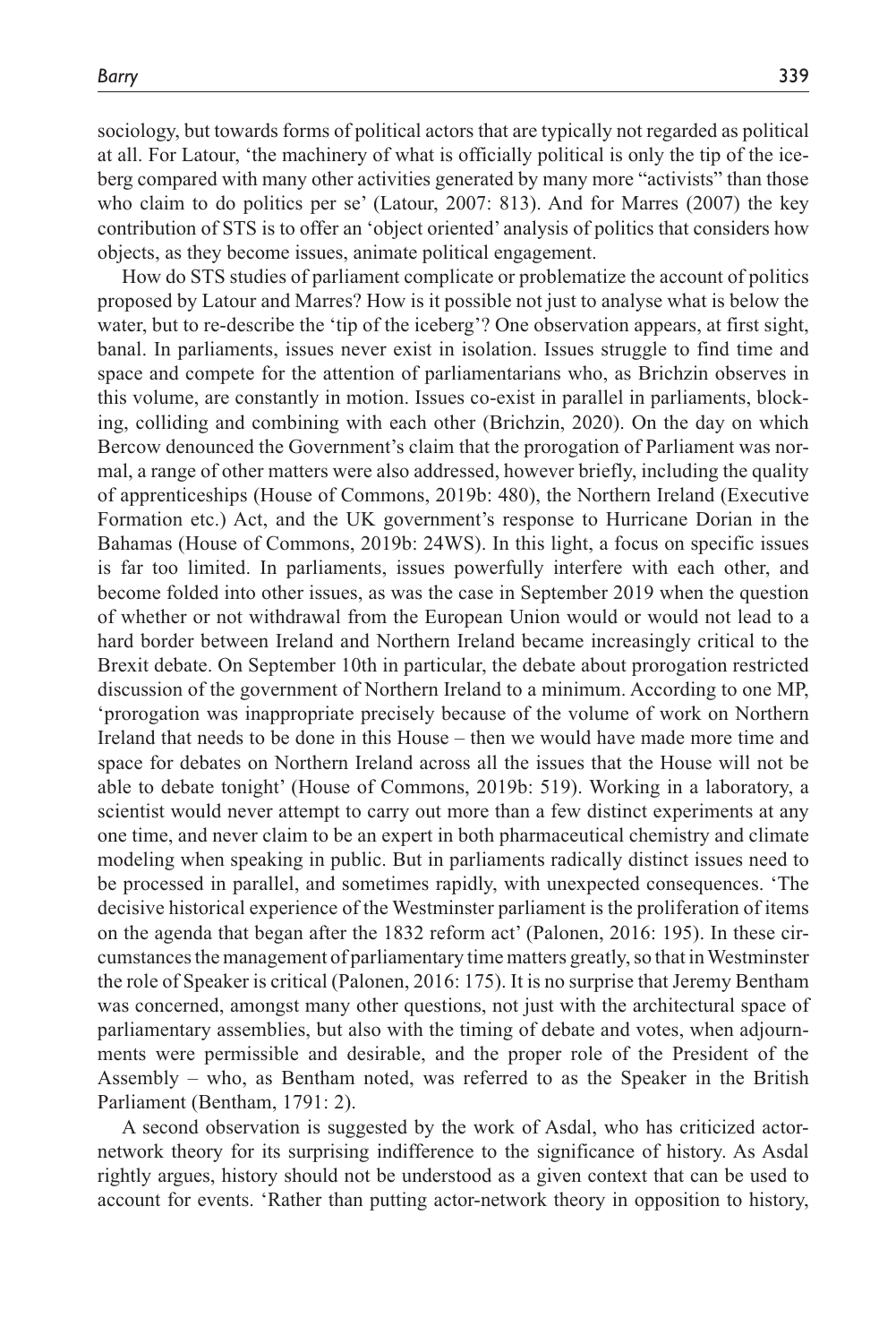actor-network theory may be employed as a historicizing method that may serve to fruitfully problematize a conventional contextualizing approach' (Asdal, 2012: 398). In parliamentary politics, history is continually reactivated and given new significance. On the one hand, the legitimacy and machinery of parliaments need to be sustained and maintained, as we have seen. The constitution of a parliament does not just exist in the present; its continual assembly and reassembly depends on the use of historical materials. No wonder that Bercow, in a moment of crisis, and lacking any recourse to a written constitution, needed to invoke historical precedent in order to refuse the government's request to present the same Brexit bill for a second time. On the other hand, the historical formation of existing parliamentary assemblies may also need to be systematically questioned. Dányi and Spencer observe that in the Northern Territory, Australia, 'a series of initiatives have been aimed at refiguring governance practices', contesting the forms of systematic exclusion and violence associated with the ongoing presence of colonialism in Australian parliaments (Dányi and Spencer, 2020). The idea of a parliament as a singular space for the articulation of what Latour termed a 'common world' (Latour, 2004: 239) remains problematic in the context of a 'bitter history' of a system of government that continues to fail to recognize the standing of indigenous law (Yolngu people, 2008).

Moreover, the events that come to animate parliamentary deliberations are also drawn from historical elements. These include the history of bureaucratic cases (Asdal and Hobæk, 2020), and much more besides. Elsewhere I have argued that studies of knowledge controversies need to attend to the ways in which controversies may draw together and reactivate multiple historical vectors of contention (Barry, 2013). Rather than focus narrowly on particular issues or matters of concern, there is a need to consider shifting and contested political situations that may bring apparently distinct issues together in unanticipated configurations. One of the practical skills of the politician in parliament is to be alert to the ways in which, on certain occasions, procedure may enable issues to be articulated with other issues or, equally, to be kept quite separate. Parliament is a diagram of political power (Dányi, 2020; Deleuze, 1988: 40): a set of spaces, instruments and procedures that makes new combinations possible, while blocking or rendering invisible others. Parliament is also an apparatus, one might say, that simultaneously creates the possibility for events while both containing and enlarging their consequences (Ingram, 2019).

STS researchers and political sociologists alike have long recognized the limitations of state-centric vision of politics and, indeed, have demonstrated that the 'state' can be understood as an effect of the operation of power rather than as its source. Yet although it is necessary to decentre politics and to interrogate the operation of political power beyond the state, this does not imply that 'everything is political', or that science is a form of politics by other means. Rather, it is necessary to trace the ways in which things become or can be made political, wherever this takes place. Given that STS has sought to direct attention towards the objects of politics (the issues) and away from the intentions and interests of well-known political actors, is there not a danger that, by focusing on parliament, STS researchers will end up re-inventing the idea that power is something that is produced centrally, by the sovereign power of governments or parliaments, and only subsequently flows outwards? This is not, however, a lesson that we should draw here. Rather, the essays in this volume should be understood as fragments of a different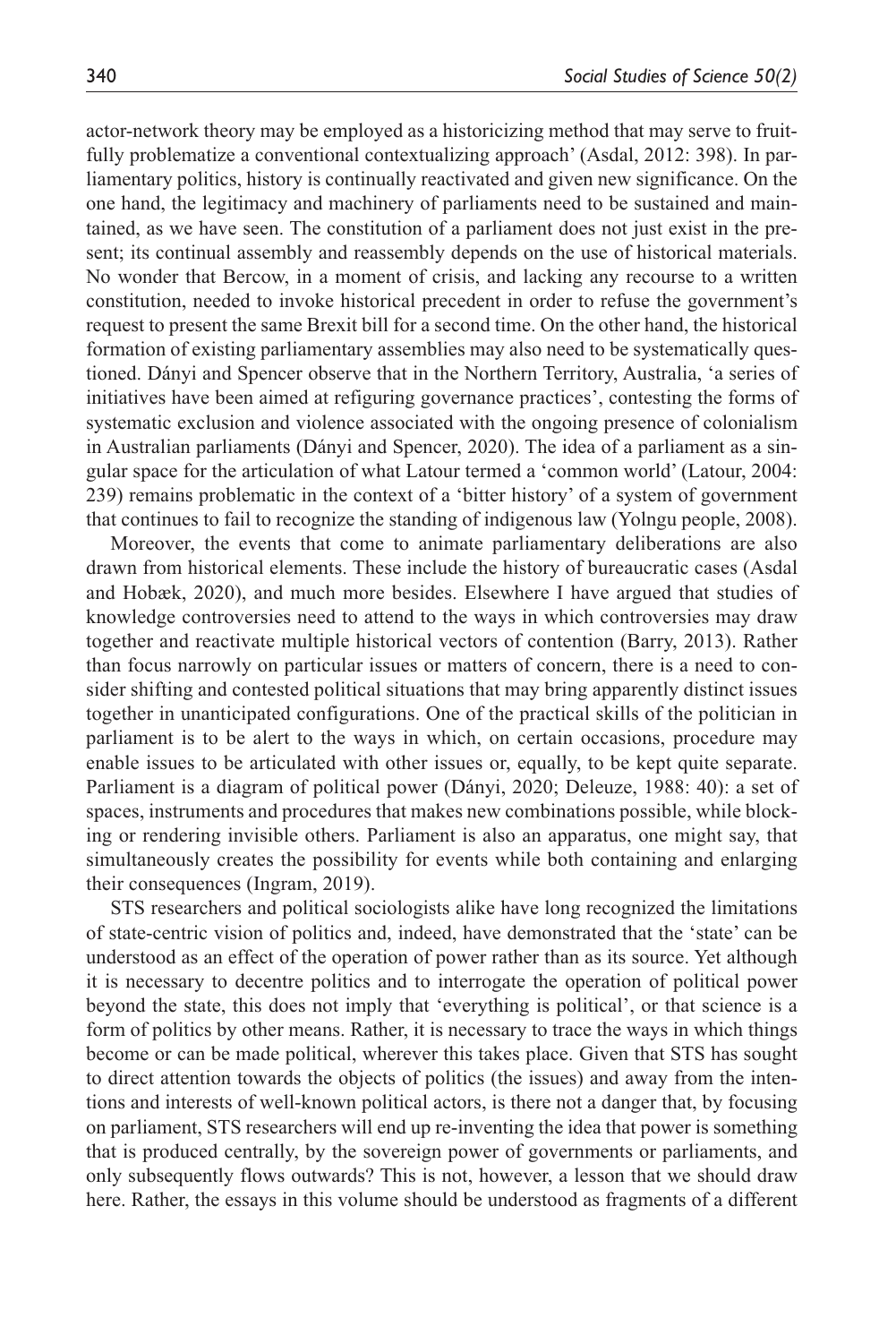political geography, which is dispersed across multiple sites of political action that include but are not centred on parliaments. Within this distributed model of politics, parliaments may of course come to generate unexpected events. But the specific role they play can only be understood if we attend not just to the maneuvers of parties and governments, but also to the architectures, procedures and practices that characterize parliaments – including the neglected practices of those figures who are integral to their ongoing existence.

### **Funding**

The author received no financial support for the research, authorship, and/or publication of this article.

#### **References**

- Asdal K (2012) Context in action and the future of the past in STS. *Science, Technology & Human Values* 37(4): 379–403.
- Asdal K and Hobæk B (2020) The modified issue: Turning around parliaments, politics as usual and how to extend issue-politics with a little help from Max Weber. *Social Studies of Science* 50(2): 252–270.
- Barry A (2002) The anti-political economy. *Economy and Society* 31(2): 268–284.
- Barry A (2013) *Material Politics: Disputes along the Pipeline*. Chichester: Wiley-Blackwell.
- Bentham J (1791) Of the office of the President. In: *Political Tactics, Containing Six of the Principal Rules Proper to be Observed by a Political Assembly*. London: T Payne.
- Brichzin J (2020) Materializations through political work. *Social Studies of Science* 50(2): 271–291.
- Crick B (2000) *In Defence of Politics*. London: Continuum.
- Dányi E (2020) The insides and outsides of parliamentary politics: Introduction to a special section of *Social Studies of Science* on parliamentary practices. *Social Studies of Science*  50(2): 245–251.
- Dányi E and Spencer M (2020) Un/common grounds: Tracing politics across worlds. *Social Studies of Science* 50(2): 317–334.
- Deleuze G (1988) *Foucault*. Minneapolis: Minnesota University Press.
- Eeckhout P (2018) The emperor has no clothes: Brexit and the British Constitution. In: Martin B and Staiger U (eds) *Brexit and Beyond: Rethinking the Futures of Europe*. London: UCL press, 165–173.
- House of Commons (2016) Parliamentary Debates. *Hansard* 609(153): 4th May.
- House of Commons (2019a) Parliamentary Debates. *Hansard* 656(271): 18th March.
- House of Commons (2019b) Parliamentary Debates. *Hansard* 664(341): 9th September.
- Ingram A (2019) *Geopolitics and the Event: Rethinking Britain's Iraq War through Art*. Chichester: Wiley-Blackwell.
- Latour B (2004) *The Politics of Nature: How to Bring the Sciences into Democracy*. Cambridge: Harvard University Press.
- Latour B (2007) Turning around politics: A note on Gerard de Vries paper *Social Studies of Science* 37(5): 811–820.
- Laube S, Schank J and Scheffer T (2020) Constitutive invisibility: Exploring the work of staff advisers in political position making. *Social Studies of Science* 50(2): 292–316.
- Law J (2002) *Aircraft Stories: Decentering the Object in Technoscience*. Durham: Duke University Press.